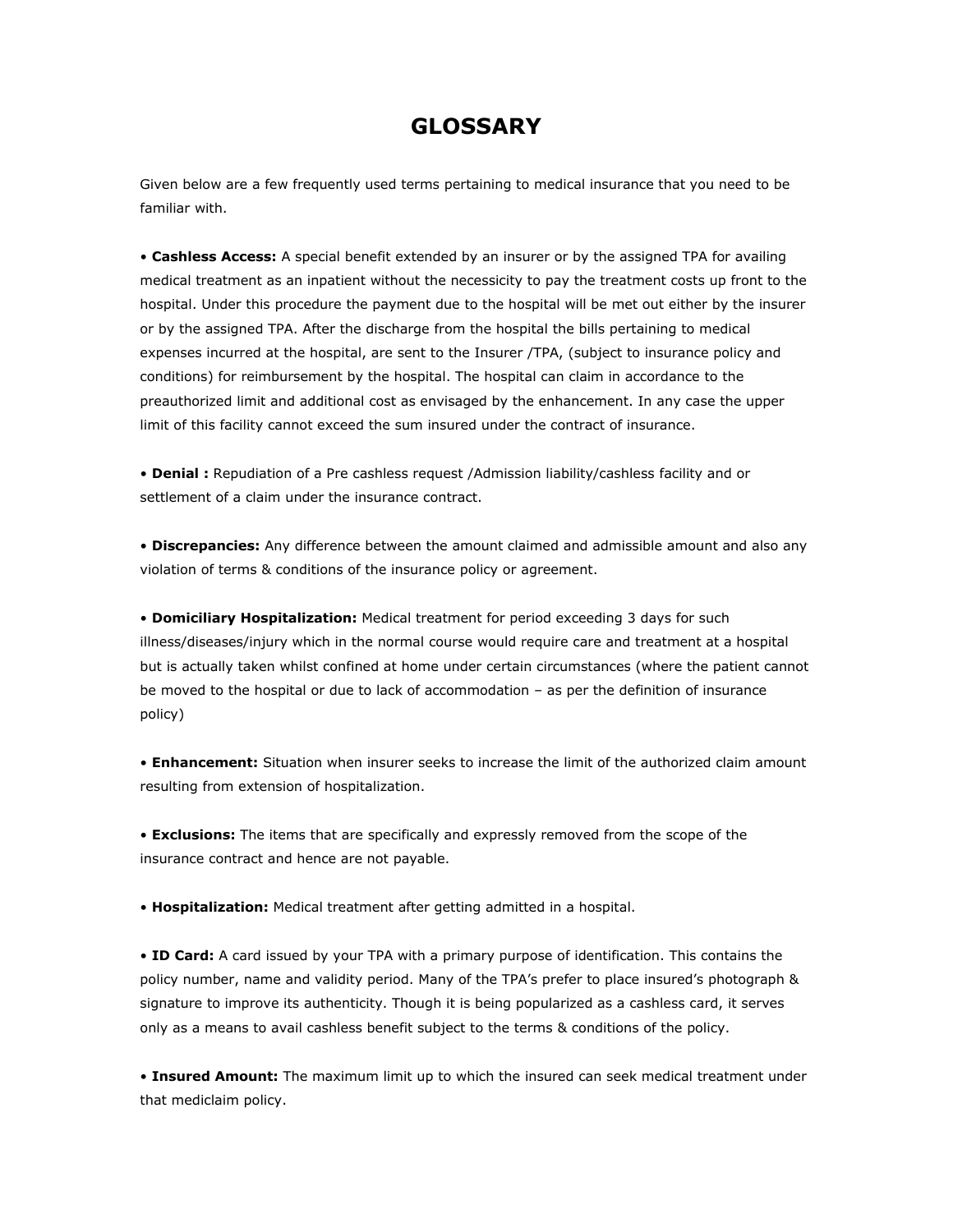• **Insured/Policy Holder:** Individual who by paying a premium secures himself to receive medical treatment up to a fixed sum of money in the even of injury, loss or damage to his body.

• **Insurer:** A corporate body licensed by IRDA for underwriting various insurable risks against any or all insurable perils with an assurance to make good the loss in an unforeseen eventuality.

• **Limitations:** Restrictions in the operative clause of the insurance contract to the limit of benefits use etc…

• **Mediclaim Policy:** A insurance policy that covers hospitalization expenses incurred during an inpatient hospitalization. Please check terms and conditions of the policy to understand the nature and the scope of risk covered.

• **Medico Legal Case:** A situation arising out of treatment at the hospital for any bodily injuries sustained in an accident or an attempt of suicide, which needs to be intimated to the police and other concerned authorities for any investigation and procedures. (Burns, Suicide, RTA, Assault). However self injury is not covered under the mediclaim policy.

• **Network Hospital:** An hospital which has entered into an agreement / MOU with an insurer or a TPA to request preauthorization, extend cashless facility and accept payment at a later date on submission of bill complying to the policy requirements. Those hospitals who do not have a prior agreement for cashless hospitalization with your insurer / TPA are called non-network hospitals.

• **Planned Hospitalization:** Taking Advantage of the medical condition where one does not require immediate hospitalization (as it would not effect his quality of life in any way), the insured seeks preauthorization sufficiently in advance of actual admission in the hospital for treatment on cashless basis.

• **Policy Terms & Conditions:** Terms and conditions outlining the details and the limitations of the insurance contract indicating the requirements for fulfilling or adhering to the contract of the insurance.

• **Pre-Authorization:** Cashless Approval Authorization issued by the insurer or by the assigned TPA for admission and treatment up to a value as deemed fit by the insurer, for treatment by the hospital. To receive preauthorization one has to make a request providing the details contained in the Pre-Authorization / Cashless Request Form.

• **Query:** Clarification requested to dispel any doubt pertaining to the line of treatment and the contract of insurance.